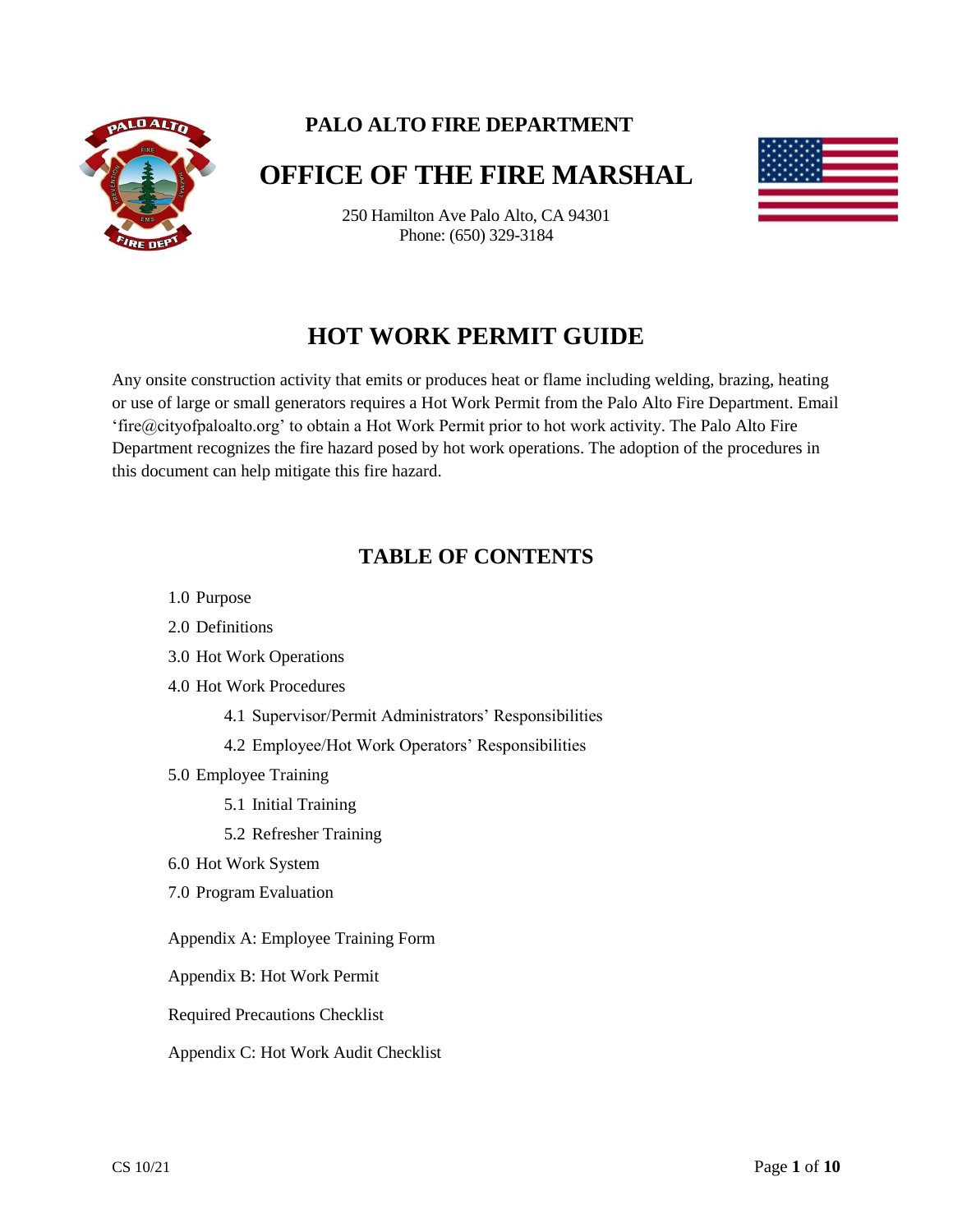## **1.0 Purpose**

The purpose of this program is to provide guidance for persons, including outside contractors and property managers, who manage, supervise, and perform hot work operations. The program will establish written procedures and a permit system to prevent fires resulting from hot work operations involving open flames or operations that may produce heat or sparks set forth by the following standards NFPA 51B, OSHA 1910.252, OSHA 1926.352.

### **2.0 Definitions**

*Hot Work* - any temporary maintenance, renovation or construction activity using gas or electrically powered equipment, which produces flames, sparks, or heat that is sufficient to start a fire or ignite flammable or combustible materials. For example: open flame, torch, welders, molten slag or metal, or sparks from cutting or grinding.

*Designated Area* - the area that has been set chosen to perform hot work operations such as welding, torching, grinding, cutting, etc.

*Permit* - a HOT WORK PERMIT is a document that will be required when the task requires the use of a flame, sufficient heat or sparks to generate or serve as a source of ignition.

*Fire watch* - a person who maintains awareness for the presence of fire or hazardous conditions within the hot work area before and at least 30 minutes after the hot work. The fire watch personnel shall be trained in the following items:

- Hazards of the work site in correlation with the hot work
- Use of an appropriate fire extinguisher
- Procedures for initiating the fire alarm and calling 911
- Practices to safely extinguish any small fire using the extinguisher or welding blankets at the job site

#### **3.0 Hot Work Operations**

The following operations have been identified as hot work operations: These are activities that occur away from the designated workshop.

- 1. Welding
- 2. Acetylene/oxygen metal cutting
- 3. Soldering
- 4. Electric soldering
- 5. Metal grinding
- 6. Thawing pipes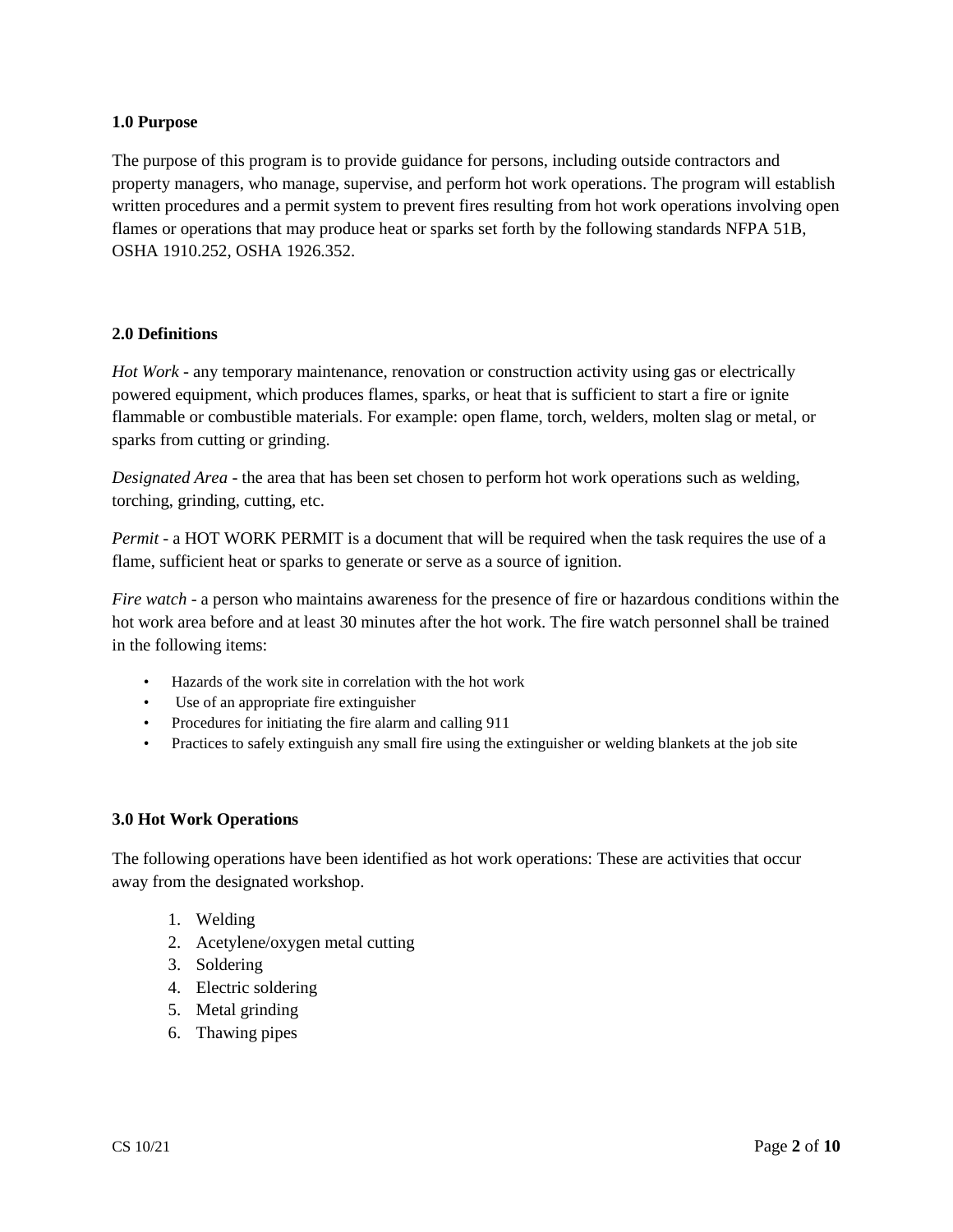## **4.0 Hot Work Procedures**

#### *4.1 Supervisor and Permit Administrators' Responsibilities*

- 1. Perform site-specific inspections of the hot work area to identify flammable materials, hazardous processes, or other potential fire hazards that could be present
- 2. Ensure the protection of combustibles from the ignition by meeting the following criteria:
	- Moving hot work to a location free of combustible materials
	- If work cannot be moved, sweeping combustible to a safe distance from the operation or shielding from ignition source
- 3. Provide appropriate PPE based upon a hazard assessment for employees performing the task
- 4. Notify the alarm company before disconnecting any fire alarm system. Sprinkler heads or fire alarm systems shall not be covered or manipulated during hot work operations.
- 5. Provide appropriate fire extinguishing equipment in the hot work area or locate one in the building that is reasonably accessible for the duration of the hot work and for 30 minutes following the task
- 6. Define if fire watch is required
- 7. Administer hot work permit for all operations in which it is required

#### *4.2 Employee and Hot Work Operators' Responsibilities*

- 1. Remove all flammable or combustible materials within thirty-five-foot radius of hot work area
- 2. Remove all combustible debris (i.e. paper clippings, wood shaving, or textile fibers) from hot work area
- 3. Shield combustibles in the hot work area that cannot be removed with non-combustible blankets or other non-combustible materials
- 4. Use noncombustible spray, such as *No-Char or Char-Guard,* on combustible floors, walls, or ceiling areas around hot work operations if possible
- 5. Seal all cracks and openings through which hot sparks or slag may enter. A fire-resistant shield may be used to block openings
- 6. Place non-combustible or flame-resistant screens to protect personnel in adjacent work areas from heat, flames, UV, radiant energy and weld splatter
- 7. Ensure all cutting and welding equipment is in satisfactory condition and good repair
- 8. Ensure employees are suitably trained in the safe operation of equipment and understand the hot work process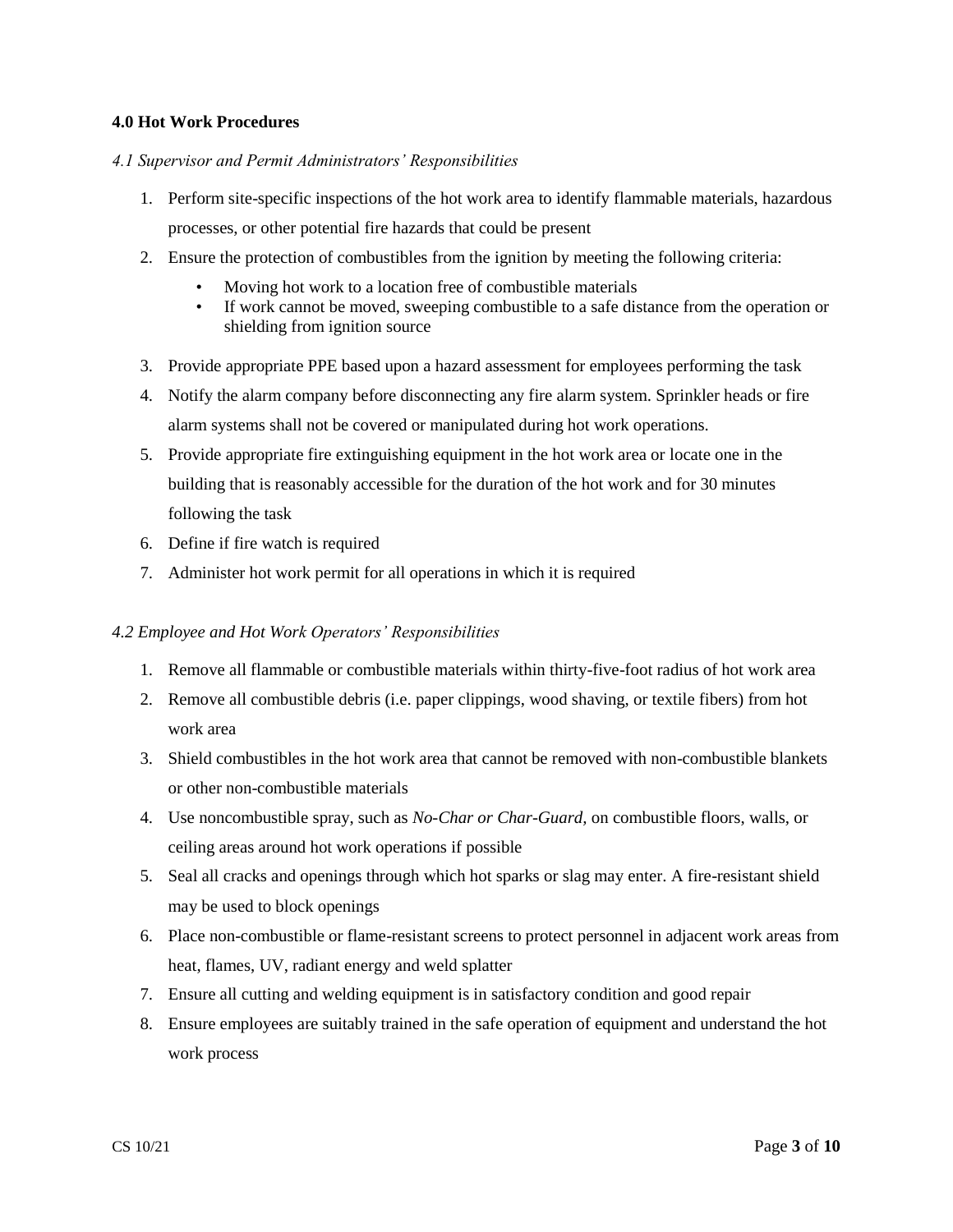# **5.0 Employee Training**

# *5.1 Initial Training*

Initial training will be provided within 30 days of assignment. The supervisor must ensure that all employees meet the requirements before assignment. The names of each employee shall be documented on the list provided in Appendix A and documented as record for completion of the training.

The supervisor will ensure that all new employees receive training before conducting a task that meets the criteria of hot work operations in the written program. An employee can be utilized as a helper, prior to receiving the initial training, as long as they work directly under a trained employee.

The initial training should include the following topics:

- Written program
- Hot work procedures, including how to obtain a permit
- Proper equipment operation
- Handling and storage of welding materials
- Compressed gas cylinder safety
- Fire watch
- Fire precautions
- Fire extinguisher training
- Physical and chemical hazards
- Hazard control
- PPE selection and use

#### *5.2 Refresher Training*

Employees will receive refresher training in hot work at least three years after the initial training. The refresher training will include the topics set forth by the initial training. It will also provide updates or new requirements, if applicable.

#### **6.0 Hot Work Permit System**

A hot work permit (See Appendix B) shall be utilized before hot work operations begin.

The procedures for the permits are:

- 1. The contractor will inspect the area before applying for a hot work permit.
- 2. The employee/hot work operator will complete the hot work permit at the job site and post until completion of the job or the duration of the permit.
- 3. The employee/hot work operator will return the hot work permit to the supervisor after the task is complete.
- 4. Permits will then be maintained by the Safety Officer, as needed.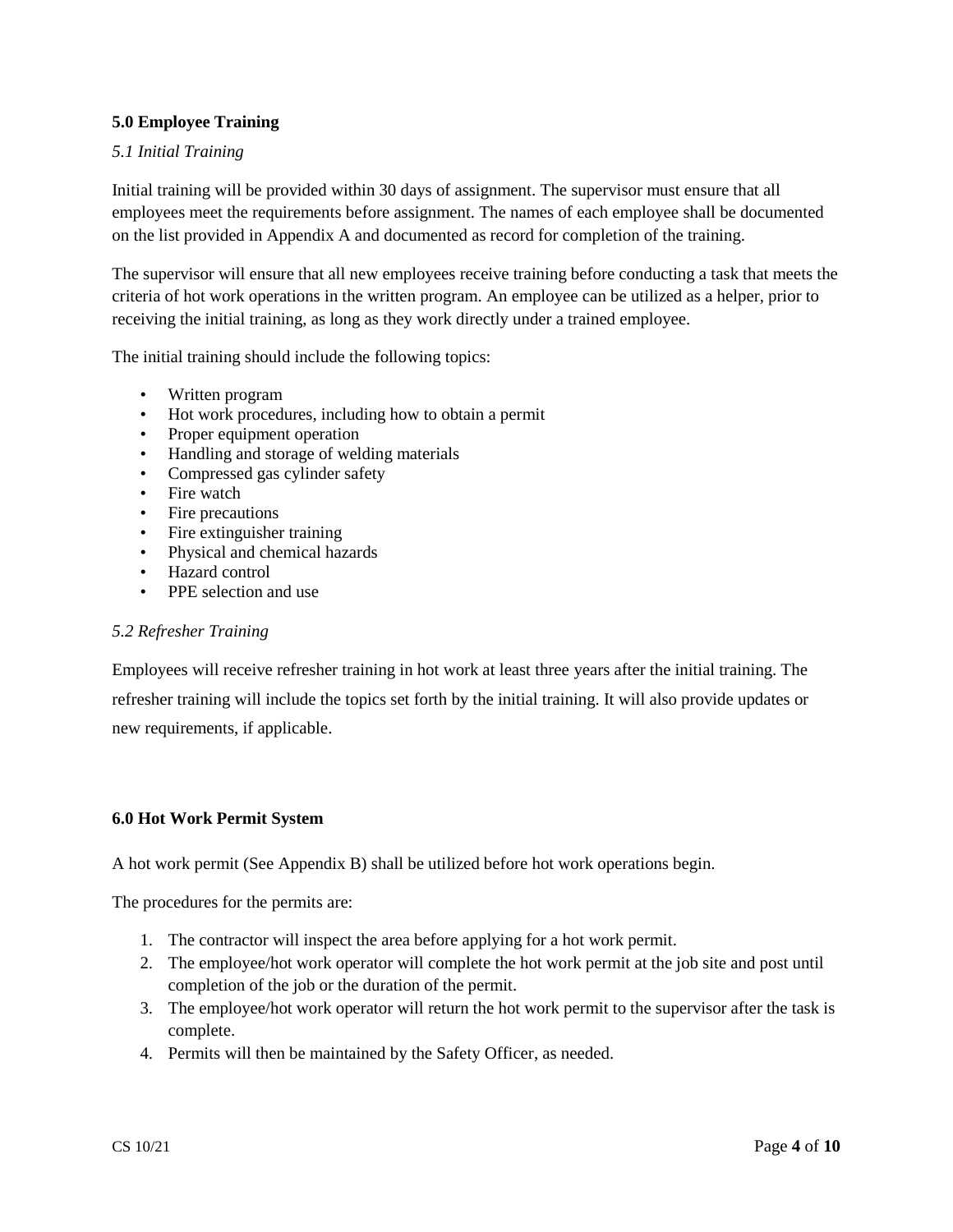# **7.0 Program Evaluation**

The hot work programs shall be evaluated on an annual basis utilizing the protocols set forth in Appendix C. The evaluation team will consist of the department safety officer and a designee from Occupational Health and Safety. Occupational Health and Safety will define the scope of the evaluation. The safety officer and OHS will coordinate the schedule for the audit utilizing Microsoft Project. The final report will be developed the safety officer and OHS utilizing the information received during the evaluation. The deficiencies determined in the report will be documented and corrective action plans will be developed.

The evaluation should at least include the following:

- Written Program
- Permit System
- Designated Areas
- Individual Shops
- Training and Retraining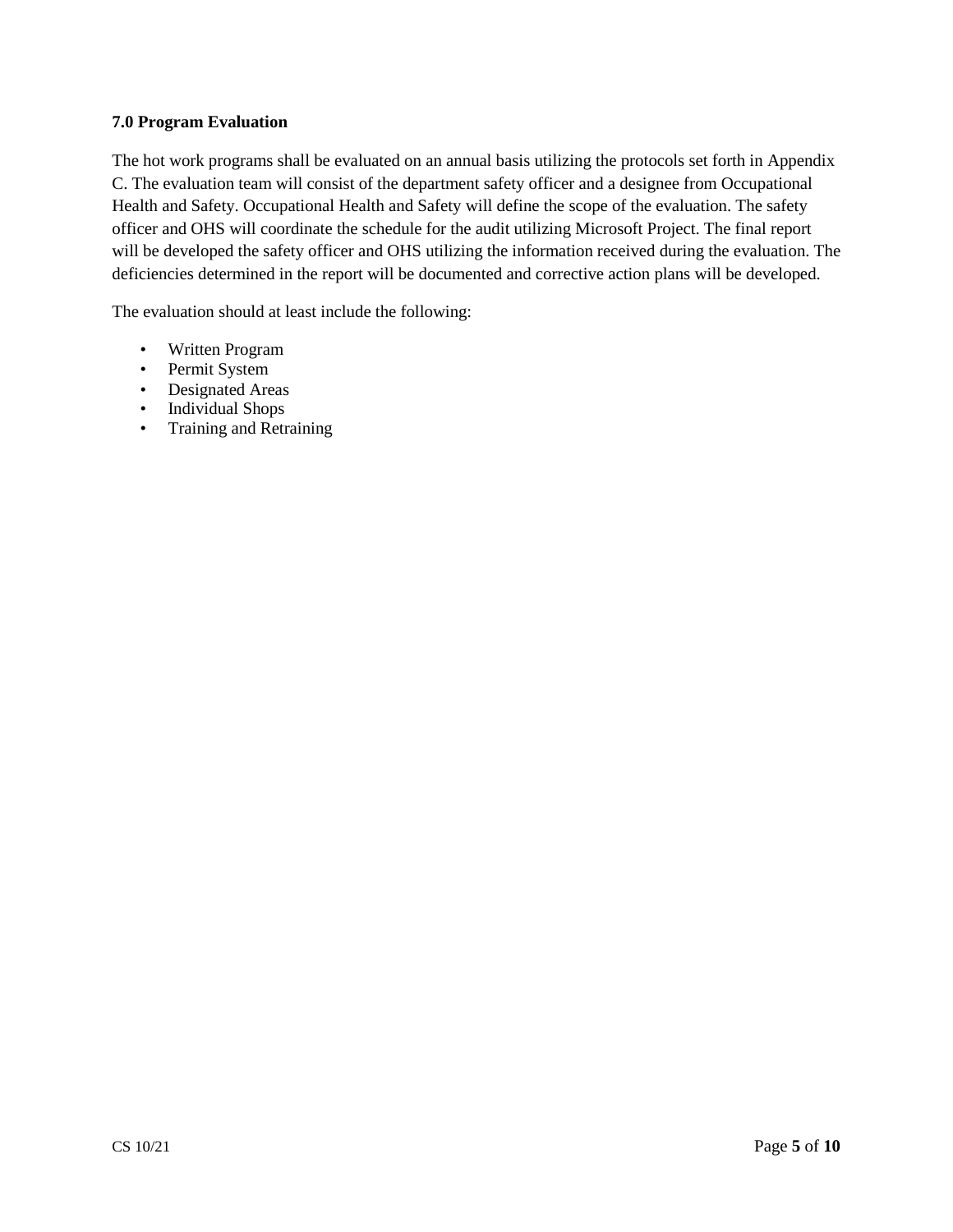# **Appendix A** Employee Training

- Employee full name
- Last 4 digits of social security number
- Date

The following employees have received training in The Hot Works Program:

|          | Name: | Last 4 digits SSN: | Date: |
|----------|-------|--------------------|-------|
| $1. \,$  |       |                    |       |
| 2.       |       |                    |       |
| 3.       |       |                    |       |
| 4.       |       |                    |       |
| 5.       |       |                    |       |
| 6.       |       |                    |       |
| 7.       |       |                    |       |
| 8.       |       |                    |       |
| 9.       |       |                    |       |
| $10. \,$ |       |                    |       |
| 11.      |       |                    |       |
| 12.      |       |                    |       |
| 13.      |       |                    |       |
| 14.      |       |                    |       |
| 15.      |       |                    |       |
| 16.      |       |                    |       |
| 17.      |       |                    |       |
| $18. \,$ |       |                    |       |
| 19.      |       |                    |       |
| 20.      |       |                    |       |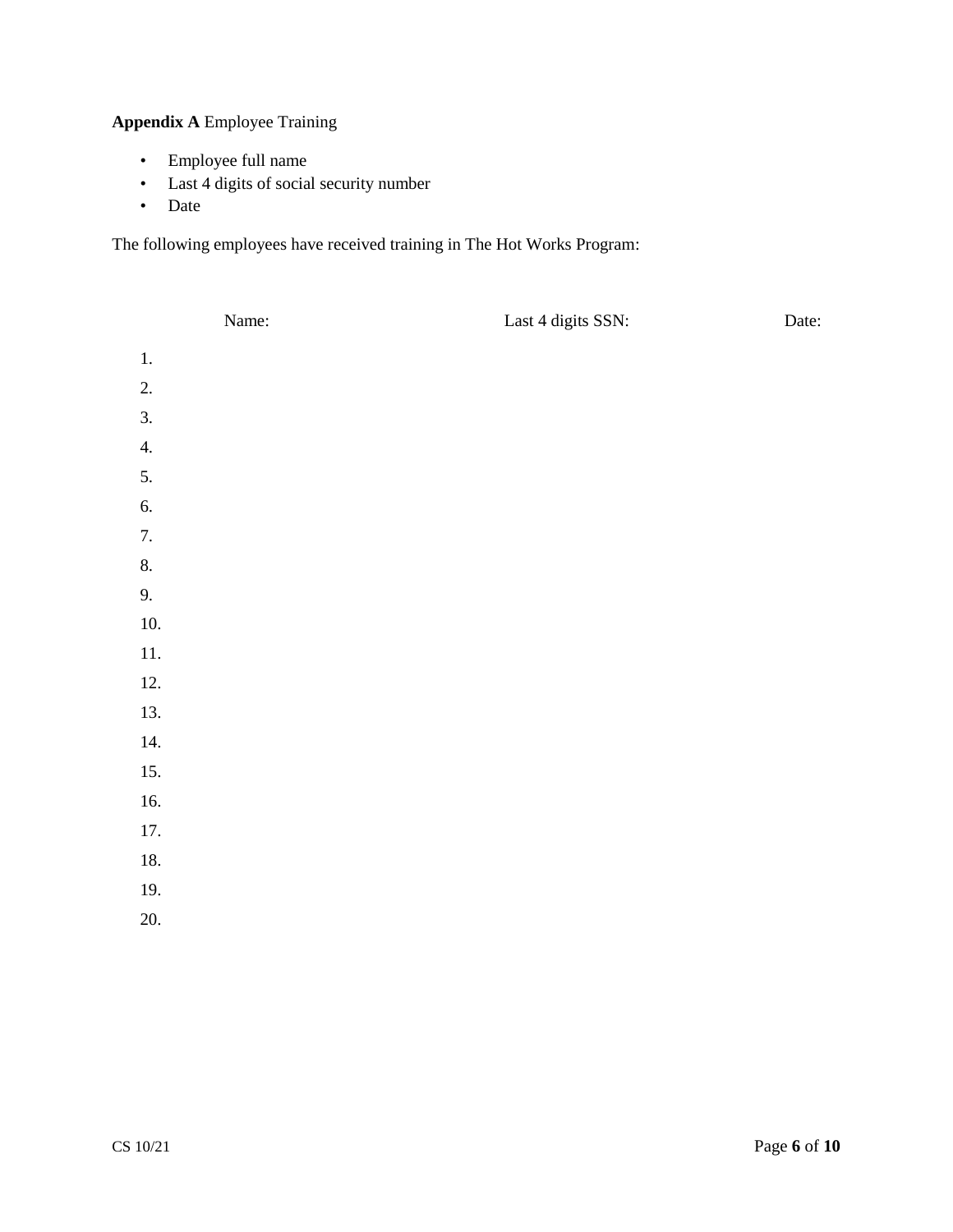### **Appendix B** Hot Work Permit

#### BEFORE INITIATING HOT WORK, ENSURE PRECAUTIONS ARE IN PLACE!

## MAKE SURE AN APPROPRIATE FIRE EXTINGUISHER IS READILY AVAILABLE

This Hot Work Permit is required for any operation involving open flames or producing heat and or sparks. This includes, but is not limited to:

Brazing, Cutting, Grinding, Soldering, Thawing Pipe, Torch Applied Roofing and Welding

### INSTRUCTIONS:

Verify precautions listed on next page (or do not

proceed with the work).

========================================

## HOT WORK BEING DONE BY:

Date: \_\_\_\_\_\_\_\_\_\_\_\_\_\_\_\_\_\_\_ Employee: \_\_\_\_\_\_\_\_\_\_\_\_\_\_\_\_\_\_\_\_\_\_\_\_\_\_\_\_\_\_ Contractor: \_\_\_\_\_\_\_\_\_\_\_\_\_\_\_\_\_\_\_\_\_\_\_\_\_\_\_\_\_\_ Job No: \_\_\_\_\_\_\_\_\_\_\_\_\_\_\_ Address: \_\_\_\_\_\_\_\_\_\_\_\_\_\_\_\_\_\_\_\_\_\_\_\_\_\_\_\_\_\_\_\_ Building/Floor: \_\_\_\_\_\_\_\_\_\_\_\_\_\_\_\_\_\_\_\_\_\_\_\_\_\_\_\_\_

Nature of Job: \_\_\_\_\_\_\_\_\_\_\_\_\_\_\_\_\_\_\_\_\_\_\_\_\_\_\_\_\_\_\_\_\_\_\_\_\_\_\_\_\_\_\_\_\_

I verify the above locations has been examined, the precautions checked on the Require Precautions Checklist have been taken to prevent fire, and permission is authorized for work.

Signed: \_\_\_\_\_\_\_\_\_\_\_\_\_\_\_\_\_\_\_\_\_\_\_\_\_\_\_\_\_\_\_\_\_\_\_ Date: \_\_\_\_\_\_\_\_\_\_\_\_\_\_\_\_\_

Time: \_\_\_\_\_\_\_\_AM \_\_\_\_\_\_\_\_PM

Permit Expires: \_\_\_\_\_\_\_\_\_\_\_\_\_\_\_\_\_\_\_\_\_\_\_\_\_\_\_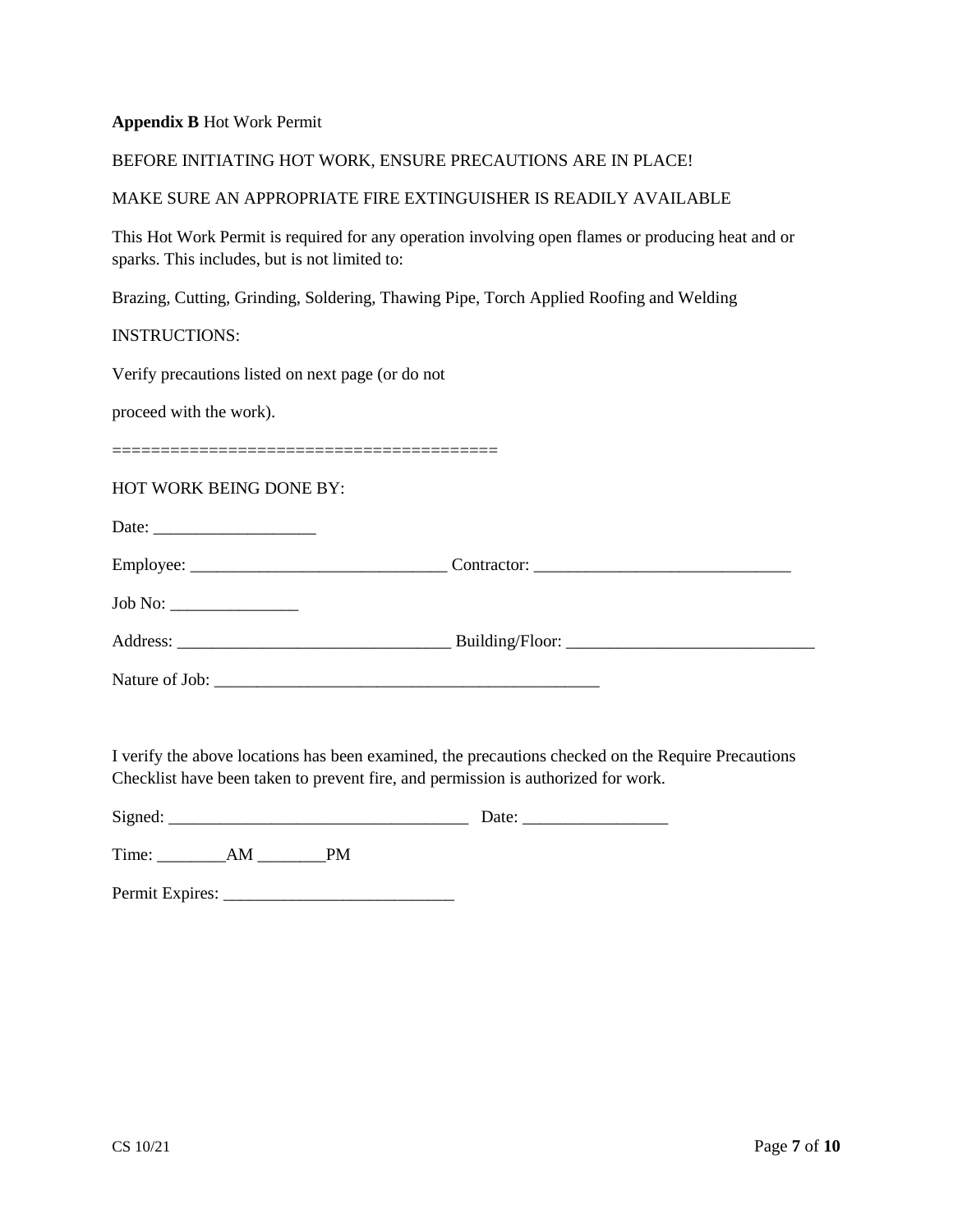# **Required Precautions Checklist**

| Available sprinklers, hose streams and Extinguishers are in service/operational.              |
|-----------------------------------------------------------------------------------------------|
| Hot work equipment in good repair. Requirements within 35 ft. of work.                        |
| Flammable liquids, dust, lint and oil deposits removed.                                       |
| Explosive atmosphere in area eliminated.                                                      |
| Floors swept clean.                                                                           |
| Combustible floors wet down, covered with damp sand or fire-resistant sheets.                 |
| Remove other combustibles where possible. Otherwise protect with fire-resistant tarpaulins or |
| metal shields.                                                                                |
| All wall and floor openings covered.                                                          |
| Fire-resistant tarpaulins suspended beneath work. Work on walls or ceilings/enclosed area.    |
| Construction is noncombustible and without combustible covering or insulation.                |
| Combustibles on other side of walls moved away.                                               |
| Danger exists by conduction of heat into another area.                                        |
| Enclosed equipment cleaned of all combustibles.                                               |
| Containers purged of flammable liquids/vapors.                                                |
| Fire watch/Hot Work area monitoring                                                           |
| Fire watch will be provided during and for (30 minutes) after work, including any coffee or   |
| lunch breaks.                                                                                 |
| Fire watch is supplied with suitable extinguishers.                                           |
| Fire watch is trained in use of this equipment and in sounding alarm.                         |
| Fire watch may be required for adjoining areas, above and below.                              |
| Monitor Hot Work area for 30 minutes after job is completed.                                  |
|                                                                                               |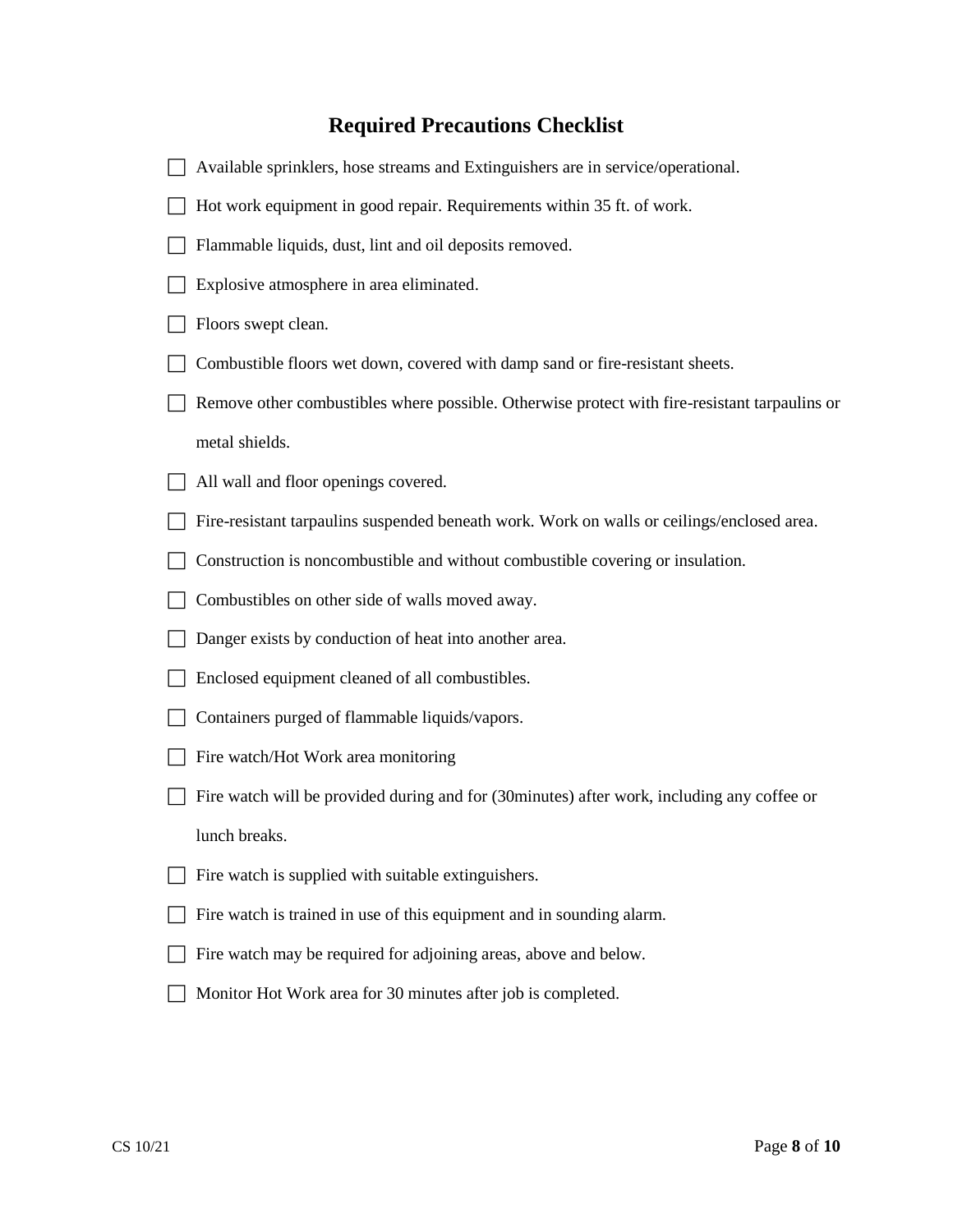# **Appendix C** Audit Checklist

# Hot Work Operations (Welding and Cutting) Checklist

| <b>A. General Welding and Cutting Controls</b> |                                                                                                               | <b>YES</b> | N <sub>O</sub> | N/A |
|------------------------------------------------|---------------------------------------------------------------------------------------------------------------|------------|----------------|-----|
| 1.                                             | Hot work permit obtained                                                                                      |            |                |     |
| 2.                                             | Welding and cutting operations restricted to authorized employees                                             |            |                |     |
| 3.                                             | Hot work performed in designated area                                                                         |            |                |     |
| 4.                                             | Combustible materials moved at least 35 feet from worksite                                                    |            |                |     |
| 5.                                             | Floor and wall openings covered at least 35 feet from worksite                                                |            |                |     |
| 6.                                             | Procedures developed to prevent welding and cutting in the<br>presence of explosive or toxic air contaminants |            |                |     |
| 7.                                             | Fire resistant curtains and/or tinted shields provided                                                        |            |                |     |
| 8.                                             | Local or general exhaust ventilation adequately used                                                          |            |                |     |
| 9.                                             | Appropriate personal protective equipment provided and used                                                   |            |                |     |
|                                                | 10. Appropriate fire extinguisher and/or fire suppression equipment<br>provided in the vicinity of hot work   |            |                |     |
|                                                | 11. Building sprinkler system operational during hot work operations                                          |            |                |     |
|                                                | 12. Procedures developed to establish and maintain fire watch in hot<br>work areas                            |            |                |     |
|                                                | 13. Hot work permit used                                                                                      |            |                |     |